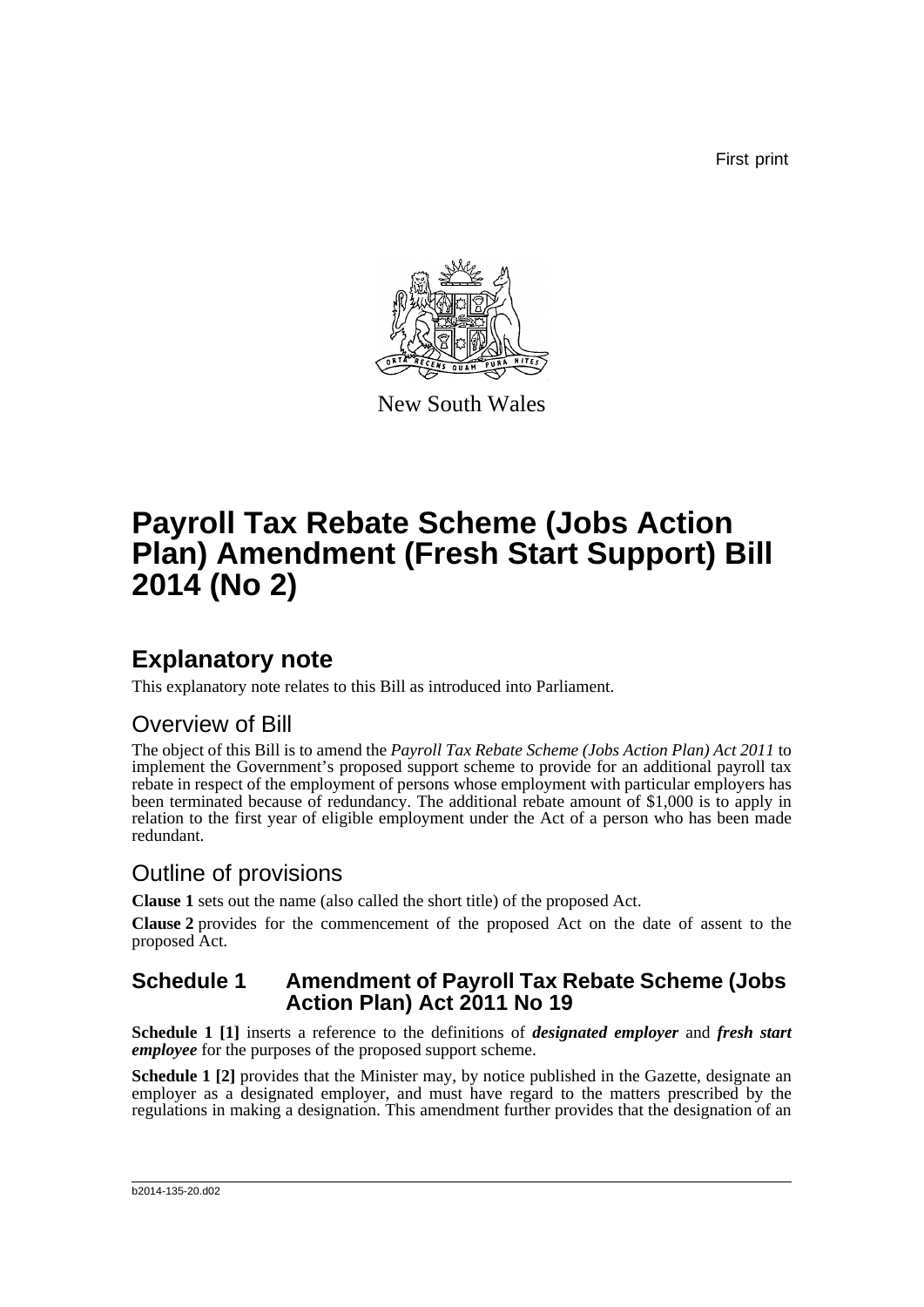Payroll Tax Rebate Scheme (Jobs Action Plan) Amendment (Fresh Start Support) Bill 2014 (No 2) [NSW] Explanatory note

employer may have retrospective effect, for the purposes of the proposed support scheme, to a day not earlier than 1 January 2014.

**Schedule 1 [3]** provides that the annual rebate amount for the first year of eligible employment in respect of fresh start employees under the proposed support scheme is \$3,000. This amount is \$1,000 more than the rebate amount otherwise applying in relation to a person's first year of eligible employment under the Act.

**Schedule 1 [4]** defines *fresh start employee* and *prescribed redundancy* for the purposes of the proposed support scheme.

**Schedule 1 [5]** provides that a regulation may prescribe a date to extend the scheme closure date in respect of the employment of any employees or any class of employees. An extension of the scheme closure date in respect of the employment of particular employees would extend the application of the rebate scheme to those employees beyond the current scheme closure date under the Act (30 June 2015). The proposed amendment also states how particular provisions of the Act would apply in relation to such employees, and provides that a regulation may apply provisions of the Act, with any necessary modifications, in relation to an extension of the rebate scheme.

**Schedule 1 [6]** extends the date on which the Act will be repealed by one year to 1 July 2019.

**Schedule 1 [7]** provides that an application under section 20 of the Act for registration as a claimant in respect of a fresh start employee may be made within 30 days after the day the notice designating the employee's former employer as a designated employer is published.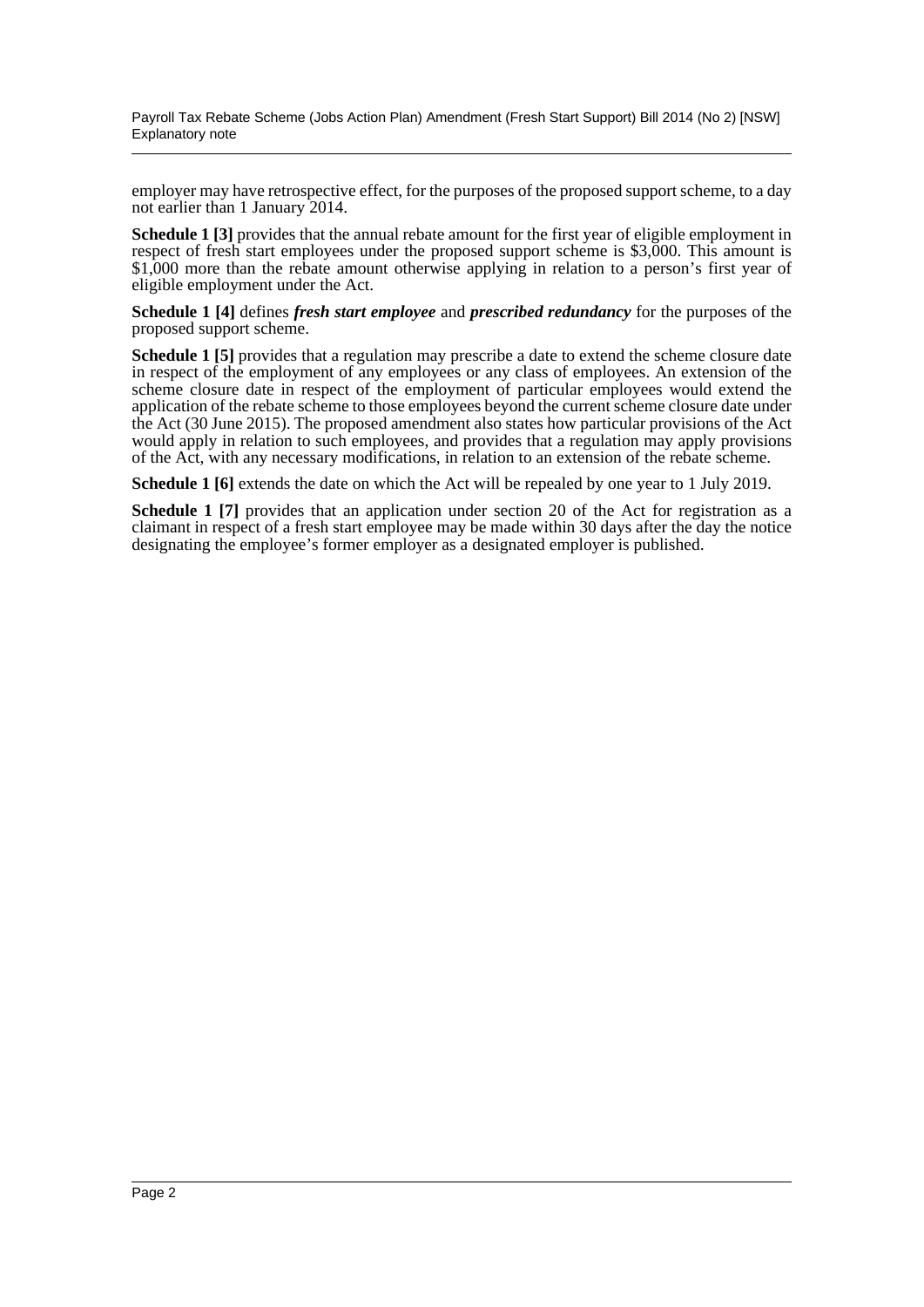First print



New South Wales

# **Payroll Tax Rebate Scheme (Jobs Action Plan) Amendment (Fresh Start Support) Bill 2014 (No 2)**

## **Contents**

|            |                                                                             | Page          |
|------------|-----------------------------------------------------------------------------|---------------|
|            | Name of Act                                                                 |               |
| 2          | Commencement                                                                | $\mathcal{P}$ |
| Schedule 1 | Amendment of Payroll Tax Rebate Scheme (Jobs Action Plan) Act 2011<br>No 19 |               |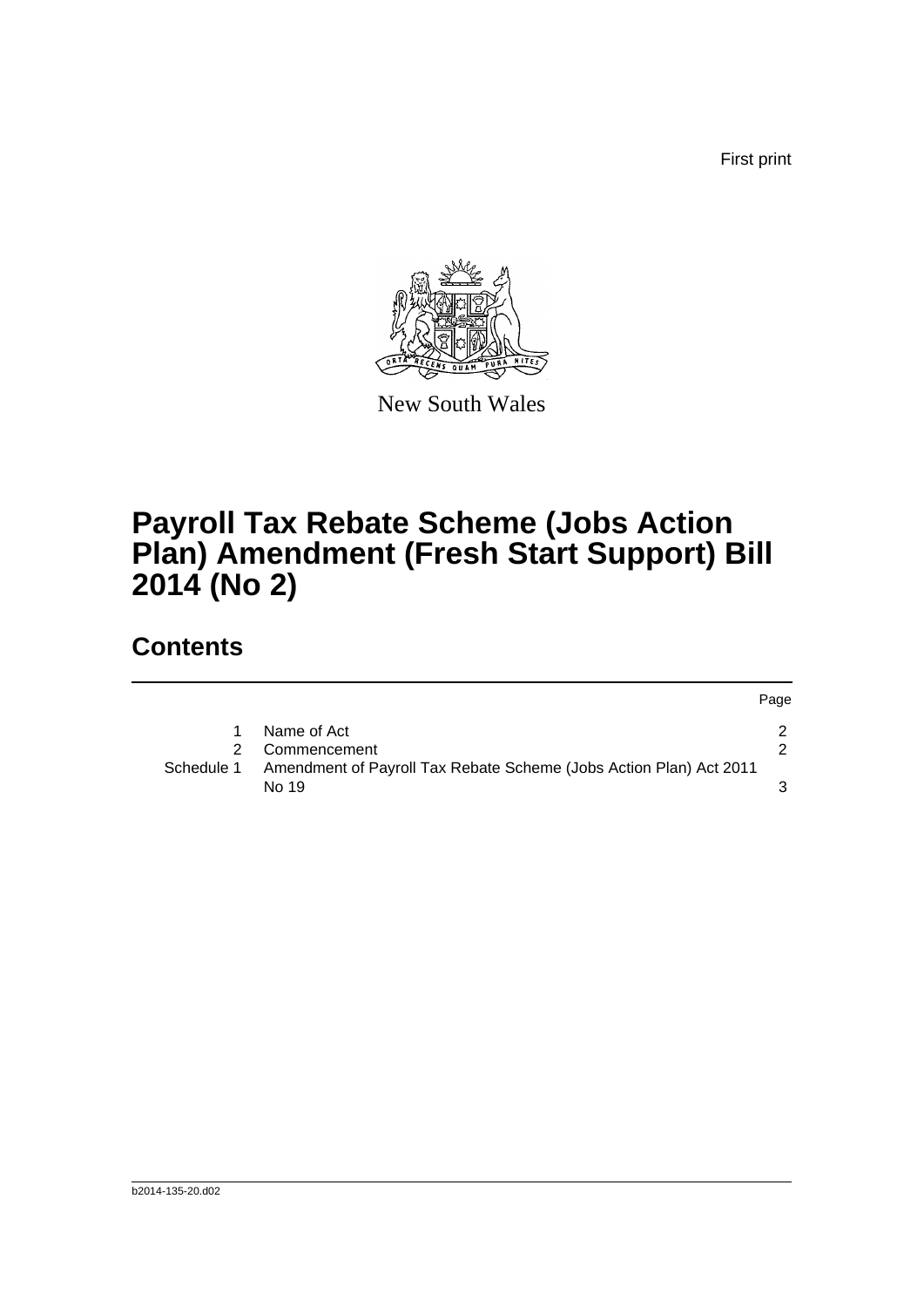

New South Wales

# **Payroll Tax Rebate Scheme (Jobs Action Plan) Amendment (Fresh Start Support) Bill 2014 (No 2)**

No , 2014

### **A Bill for**

An Act to amend the *Payroll Tax Rebate Scheme (Jobs Action Plan) Act 2011* to make further provision in relation to the rebate scheme under that Act.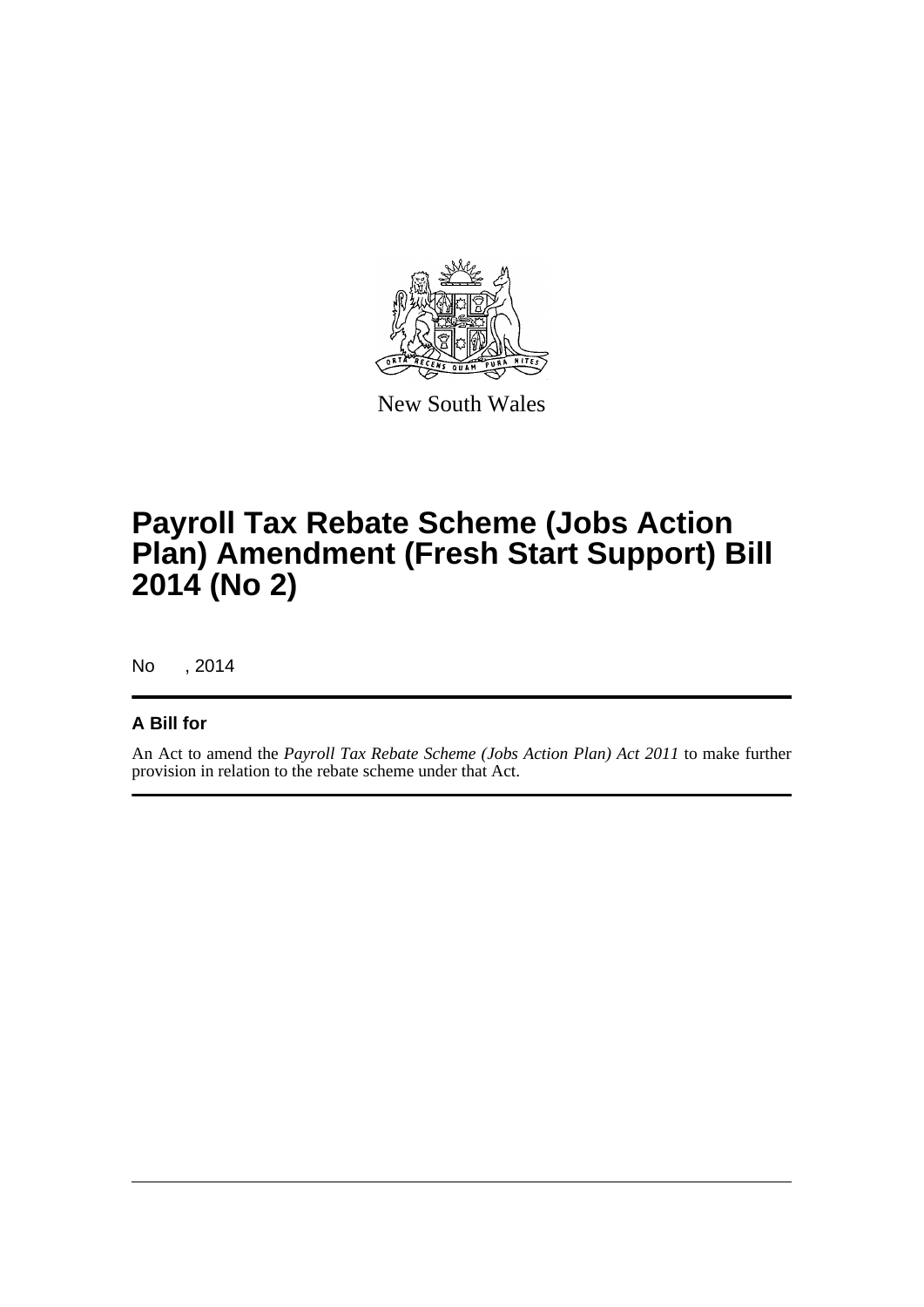Payroll Tax Rebate Scheme (Jobs Action Plan) Amendment (Fresh Start Support) Bill 2014 (No 2) [NSW]

<span id="page-4-1"></span><span id="page-4-0"></span>

| The Legislature of New South Wales enacts:                                                                |                     |
|-----------------------------------------------------------------------------------------------------------|---------------------|
| Name of Act                                                                                               | $\overline{2}$      |
| This Act is the Payroll Tax Rebate Scheme (Jobs Action Plan) Amendment (Fresh<br>Start Support) Act 2014. | 3<br>$\overline{4}$ |
| Commencement                                                                                              | 5                   |
| This Act commences on the date of assent to this Act.                                                     | 6                   |
|                                                                                                           |                     |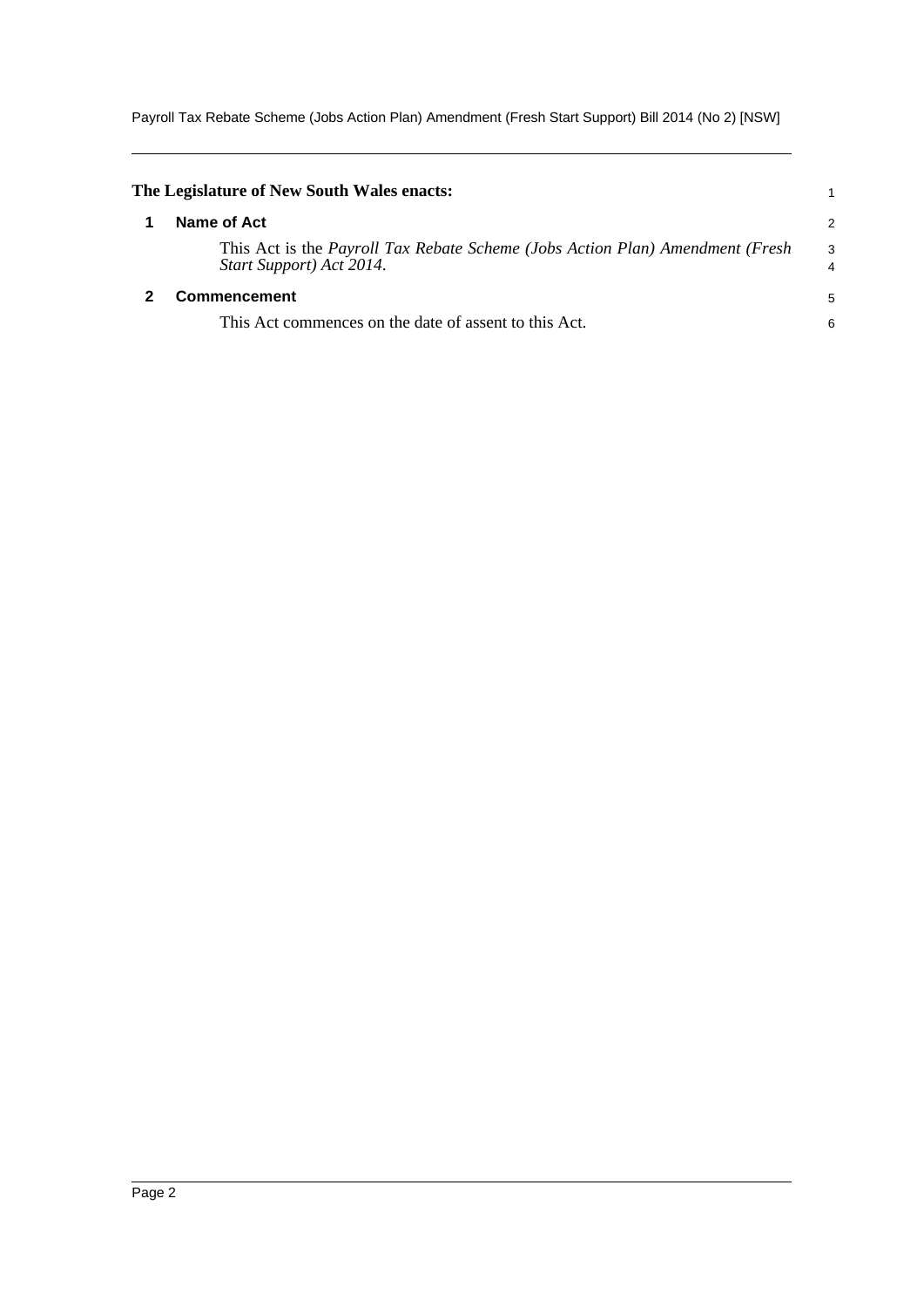Payroll Tax Rebate Scheme (Jobs Action Plan) Amendment (Fresh Start Support) Bill 2014 (No 2) [NSW] Schedule 1 Amendment of Payroll Tax Rebate Scheme (Jobs Action Plan) Act 2011 No 19

<span id="page-5-0"></span>

|                                     | <b>Schedule 1</b>                                |     | <b>Amendment of Payroll Tax Rebate Scheme (Jobs</b><br>Action Plan) Act 2011 No 19                                                                                                                  | $\mathbf{1}$<br>2 |  |
|-------------------------------------|--------------------------------------------------|-----|-----------------------------------------------------------------------------------------------------------------------------------------------------------------------------------------------------|-------------------|--|
| <b>Section 4 Definitions</b><br>[1] |                                                  |     |                                                                                                                                                                                                     |                   |  |
|                                     | Insert in alphabetical order in section $4(1)$ : |     |                                                                                                                                                                                                     |                   |  |
|                                     |                                                  |     | <i>designated employer</i> —see section 8A (1).                                                                                                                                                     | 4<br>5            |  |
|                                     |                                                  |     | <i>fresh start employee</i> —see section 15 (6).                                                                                                                                                    | 6                 |  |
| $[2]$                               | <b>Section 8A</b>                                |     |                                                                                                                                                                                                     | 7                 |  |
|                                     | Insert after section 8:                          |     |                                                                                                                                                                                                     |                   |  |
|                                     | <b>8A</b><br>Who is a designated employer        |     |                                                                                                                                                                                                     |                   |  |
|                                     | (1)                                              |     | The Minister may, by notice published in the Gazette, designate an employer<br>as a <i>designated employer</i> for the purposes of this Act.                                                        | 10<br>11          |  |
|                                     | (2)                                              |     | In designating an employer under subsection (1), the Minister must have<br>regard to the matters prescribed by the regulations for making a designation.                                            | 12<br>13          |  |
|                                     | (3)                                              |     | An employer who is designated under subsection (1) becomes a designated<br>employer on the day stated for that purpose in the notice.                                                               | 14<br>15          |  |
|                                     | (4)                                              |     | The stated day may be a day that is before the day the notice is published, but<br>not earlier than 1 January 2014.                                                                                 | 16<br>17          |  |
| $[3]$                               |                                                  |     | Section 15 Amount of rebate                                                                                                                                                                         | 18                |  |
|                                     | Insert after section 15 $(1A)$ :                 |     |                                                                                                                                                                                                     | 19                |  |
|                                     | (1B)                                             |     | However, if the eligible employment:                                                                                                                                                                | 20                |  |
|                                     |                                                  | (a) | is in respect of a fresh start employee, and                                                                                                                                                        | 21                |  |
|                                     |                                                  | (b) | is with an employer who is not a designated employer, and                                                                                                                                           | 22                |  |
|                                     |                                                  | (c) | commenced before 1 July 2015,                                                                                                                                                                       | 23                |  |
|                                     |                                                  |     | the annual rebate amount for the first year of eligible employment in relation<br>to that employee is \$3,000.                                                                                      | 24<br>25          |  |
| [4]                                 | <b>Section 15 (6)</b>                            |     |                                                                                                                                                                                                     |                   |  |
|                                     | Insert after section $15(5)$ :                   |     |                                                                                                                                                                                                     |                   |  |
|                                     | (6)                                              |     | In this section:                                                                                                                                                                                    | 28                |  |
|                                     |                                                  |     | <i>fresh start employee</i> means a person:                                                                                                                                                         | 29                |  |
|                                     |                                                  | (a) | who, on or after 1 January 2014 and before 1 July 2015, had his or her<br>employment with a designated employer (the <i>former employer</i> )<br>terminated because of a prescribed redundancy, and | 30<br>31<br>32    |  |
|                                     |                                                  | (b) | whose employment in eligible employment commenced after the day<br>the former employer becomes a designated employer.                                                                               | 33<br>34          |  |
|                                     |                                                  |     | <i>prescribed redundancy</i> means a retrenchment or redundancy, in relation to an<br>employee, of a kind prescribed by the regulations.                                                            | 35<br>36          |  |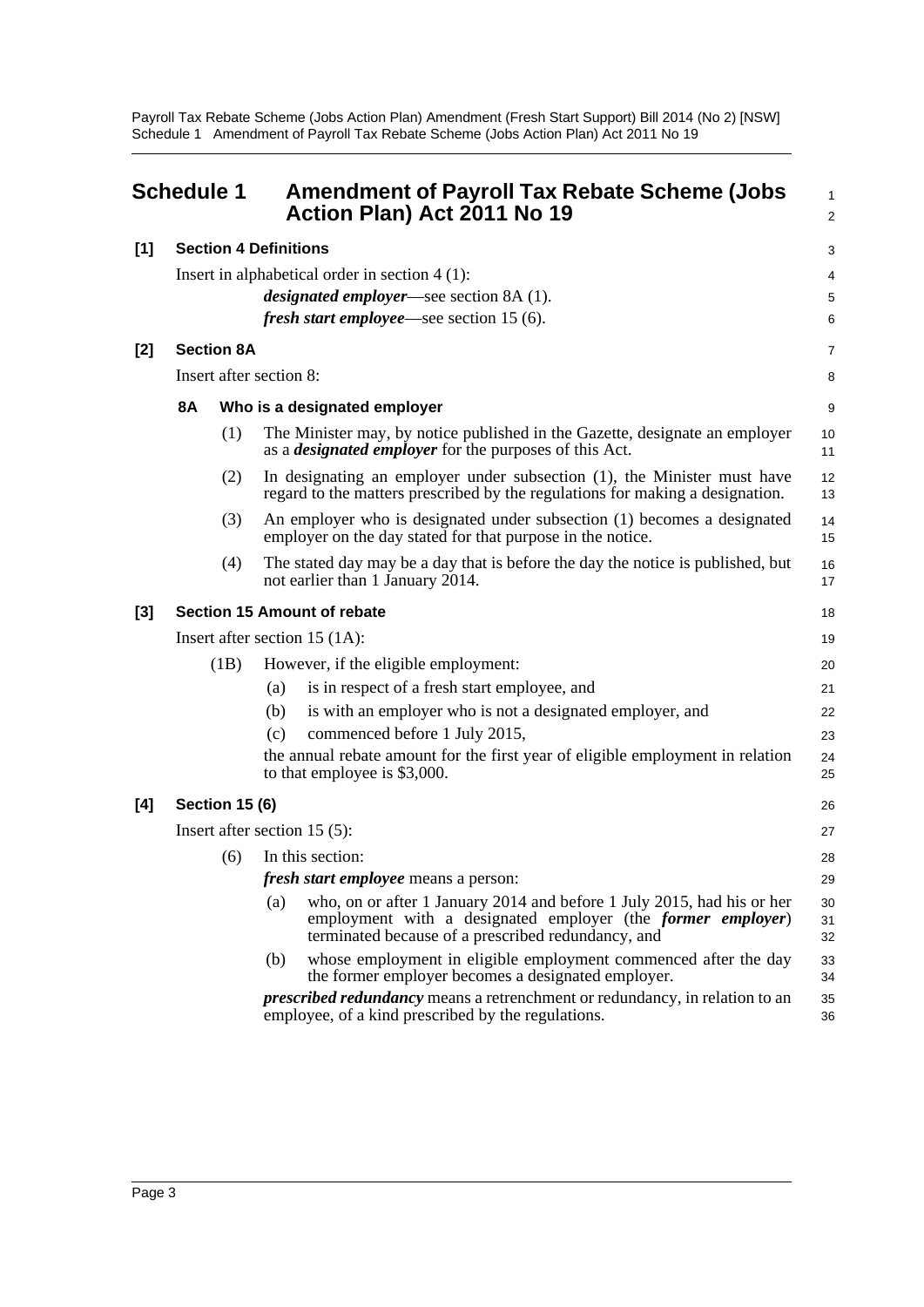Payroll Tax Rebate Scheme (Jobs Action Plan) Amendment (Fresh Start Support) Bill 2014 (No 2) [NSW] Schedule 1 Amendment of Payroll Tax Rebate Scheme (Jobs Action Plan) Act 2011 No 19

| [5]   |                                                                                                                  | <b>Section 62A</b>       |                                                                                                                                                                                                                                                 | 1                      |  |  |
|-------|------------------------------------------------------------------------------------------------------------------|--------------------------|-------------------------------------------------------------------------------------------------------------------------------------------------------------------------------------------------------------------------------------------------|------------------------|--|--|
|       | Insert after section 62:                                                                                         |                          |                                                                                                                                                                                                                                                 |                        |  |  |
|       | 62A<br><b>Extension of rebate scheme</b>                                                                         |                          |                                                                                                                                                                                                                                                 |                        |  |  |
|       |                                                                                                                  | (1)                      | A regulation may prescribe a date that is later than 30 June 2015 to extend the<br>scheme closure date in respect of the employment of any employees or any<br>class of employees.                                                              |                        |  |  |
|       |                                                                                                                  | (2)                      | If a regulation prescribes a date to extend the scheme closure date in respect of<br>the employment of employees:                                                                                                                               | $\overline{7}$<br>8    |  |  |
|       |                                                                                                                  |                          | for the purposes of this Act, the scheme closure date in respect of the<br>(a)<br>employees is the prescribed date, and                                                                                                                         | $\boldsymbol{9}$<br>10 |  |  |
|       |                                                                                                                  |                          | each of the following provisions applies in respect of the employees as<br>(b)<br>if a reference in the provision to $\overline{1}$ July 2015 were a reference to the<br>prescribed date:<br>(i)<br>section $7(b)$ ,                            | 11<br>12<br>13<br>14   |  |  |
|       |                                                                                                                  |                          | section 15 $(1B)$ (c),<br>(ii)                                                                                                                                                                                                                  | 15                     |  |  |
|       |                                                                                                                  |                          | (iii)<br>paragraph (a) of the definition of fresh start employee in<br>section 15 $(6)$ , and                                                                                                                                                   | 16<br>17               |  |  |
|       |                                                                                                                  |                          | section 13 does not apply in respect of the employees, and<br>(c)                                                                                                                                                                               | 18                     |  |  |
|       |                                                                                                                  |                          | section 21 $(1)$ (a) applies in respect of the employment of the employees<br>(d)<br>as if the reference in that paragraph to 30 September 2015 were a<br>reference to the day that is 3 months after the prescribed date.                      | 19<br>20<br>21         |  |  |
|       |                                                                                                                  | (3)                      | A regulation may apply, with any necessary modifications, any of the<br>provisions of this Act in relation to an extension of the rebate scheme under<br>this section.                                                                          | 22<br>23<br>24         |  |  |
|       |                                                                                                                  | (4)                      | This Act applies subject to a regulation made under this section.                                                                                                                                                                               | 25                     |  |  |
| [6]   |                                                                                                                  | Section 63 Repeal of Act |                                                                                                                                                                                                                                                 |                        |  |  |
|       | Omit "1 July 2018". Insert instead "1 July 2019".                                                                |                          |                                                                                                                                                                                                                                                 |                        |  |  |
| $[7]$ |                                                                                                                  |                          | Schedule 1 Savings, transitional and other provisions                                                                                                                                                                                           | 28                     |  |  |
|       |                                                                                                                  |                          | Insert after clause 3:                                                                                                                                                                                                                          | 29                     |  |  |
|       | <b>Payroll Tax Rebate Scheme (Jobs Action Plan)</b><br>Part 3<br><b>Amendment (Fresh Start Support) Act 2014</b> |                          |                                                                                                                                                                                                                                                 | 30<br>31               |  |  |
|       | 4                                                                                                                |                          | Application for registration relating to fresh start employees                                                                                                                                                                                  | 32                     |  |  |
|       |                                                                                                                  | (1)                      | This clause applies in relation to an application for registration as a claimant<br>in respect of a fresh start employee.                                                                                                                       | 33<br>34               |  |  |
|       |                                                                                                                  | (2)                      | Despite section $20(4)$ , the application may be made under section $20$ within<br>30 days after the day the notice designating the employee's former employer<br>as a designated employer is published in the Gazette (if that would allow the | 35<br>36<br>37         |  |  |